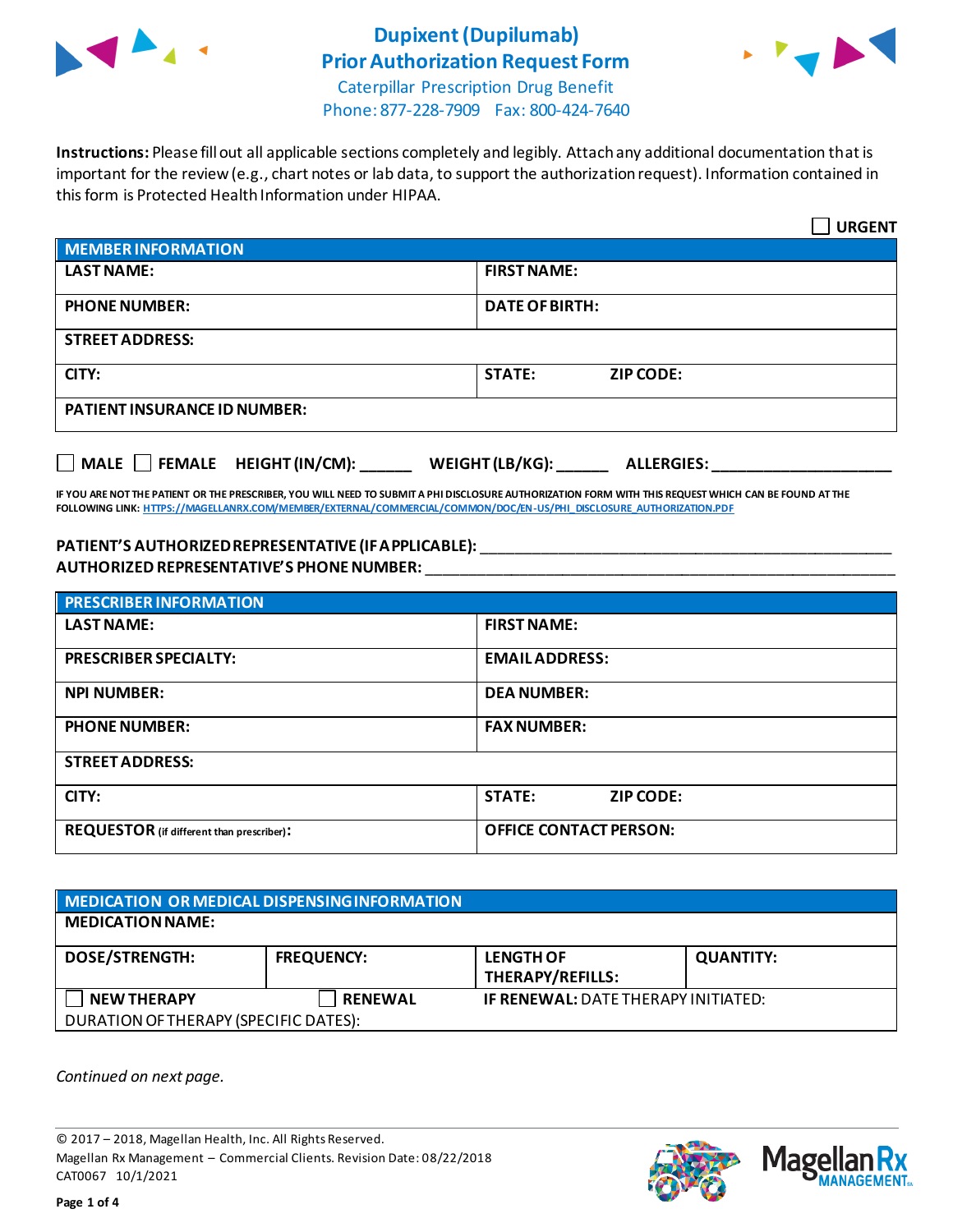

## **Dupixent(Dupilumab) Prior Authorization Request Form**





| <b>MEMBER'S LAST NAME:</b>                                                                                                                                                                                                                                                                                                                                                                                                                     | <b>MEMBER'S FIRST NAME:</b>                                                                                                                                                            |                                                       |  |  |
|------------------------------------------------------------------------------------------------------------------------------------------------------------------------------------------------------------------------------------------------------------------------------------------------------------------------------------------------------------------------------------------------------------------------------------------------|----------------------------------------------------------------------------------------------------------------------------------------------------------------------------------------|-------------------------------------------------------|--|--|
|                                                                                                                                                                                                                                                                                                                                                                                                                                                | 1. HAS THE PATIENT TRIED ANY OTHER MEDICATIONS FOR THIS CONDITION?                                                                                                                     | I <sub>NO</sub><br>YES (if yes, complete below)       |  |  |
| <b>MEDICATION/THERAPY (SPECIFY</b><br>DRUG NAME AND DOSAGE):                                                                                                                                                                                                                                                                                                                                                                                   | <b>DURATION OF THERAPY (SPECIFY</b><br>DATES):                                                                                                                                         | <b>RESPONSE/REASON FOR</b><br><b>FAILURE/ALLERGY:</b> |  |  |
|                                                                                                                                                                                                                                                                                                                                                                                                                                                |                                                                                                                                                                                        | <b>ICD-10:</b>                                        |  |  |
| <b>2. LIST DIAGNOSES:</b><br>□ Moderate to severe atopic dermatitis<br>□ Moderate-to-severe persistent asthma<br>$\Box$ Chronic rhinosinusitis with nasal polyps<br>□ Other Diagnosis<br>$ICD-10Code(s):$<br>PRIOR AUTHORIZATION.                                                                                                                                                                                                              | 3. REQUIRED CLINICAL INFORMATION: PLEASE PROVIDE ALL RELEVANT CLINICAL INFORMATION TO SUPPORT A                                                                                        |                                                       |  |  |
| <b>Prescriber's Specialty:</b>                                                                                                                                                                                                                                                                                                                                                                                                                 |                                                                                                                                                                                        |                                                       |  |  |
| Is the prescriber a dermatologist or an allergist? $\Box$ Yes $\Box$ No                                                                                                                                                                                                                                                                                                                                                                        |                                                                                                                                                                                        |                                                       |  |  |
| Will patient use Dupixent in combination with Nucala(mepolizumab) or Fasenra(benralizumab) or<br>Xolair(omalizmab)? □ Yes □ No                                                                                                                                                                                                                                                                                                                 |                                                                                                                                                                                        |                                                       |  |  |
| For diagnosis of Atopic Dermatitis, answer the following:<br>Has the patient had the diagnosis of atopic dermatitis for at least 12 months? $\Box$ Yes $\Box$ No *Please submit<br>documentation.<br>Does the patient have atopic dermatitis on at least 10% or more of their body surface area? $\Box$ Yes $\Box$ No *Please<br>submit documentation.                                                                                         |                                                                                                                                                                                        |                                                       |  |  |
|                                                                                                                                                                                                                                                                                                                                                                                                                                                | Has the patient tried at least two different topical steroids? $\Box$ Yes $\Box$ No *Please submit documentation.                                                                      |                                                       |  |  |
| If patient has not had at least 2 different topical steroids, has the patient tried at least one topical steroid AND one<br>topical calcineurin inhibitor (tacrolimus or pimecrolimus)? $\Box$ Yes $\Box$ No *Please submit documentation.<br>If patient has not had at least 2 different topical steroids, has the patient tried at least one topical steroid AND<br>Eucrisa(crisaborole)? $\Box$ Yes $\Box$ No *Please submit documentation. |                                                                                                                                                                                        |                                                       |  |  |
| Does the patient have COPD or other concurrent lung disease? $\Box$ Yes $\Box$ No<br>Is the patient a current smoker? $\Box$ Yes $\Box$ No                                                                                                                                                                                                                                                                                                     | For diagnosis of Moderate-to-severe persistent asthma, answer the following:<br>Does the patient have moderate to severe persistent asthma for at least one year? $\Box$ Yes $\Box$ No |                                                       |  |  |

© 2017 – 2018, Magellan Health, Inc. All Rights Reserved. Magellan Rx Management – Commercial Clients. Revision Date: 08/22/2018 CAT0067 10/1/2021



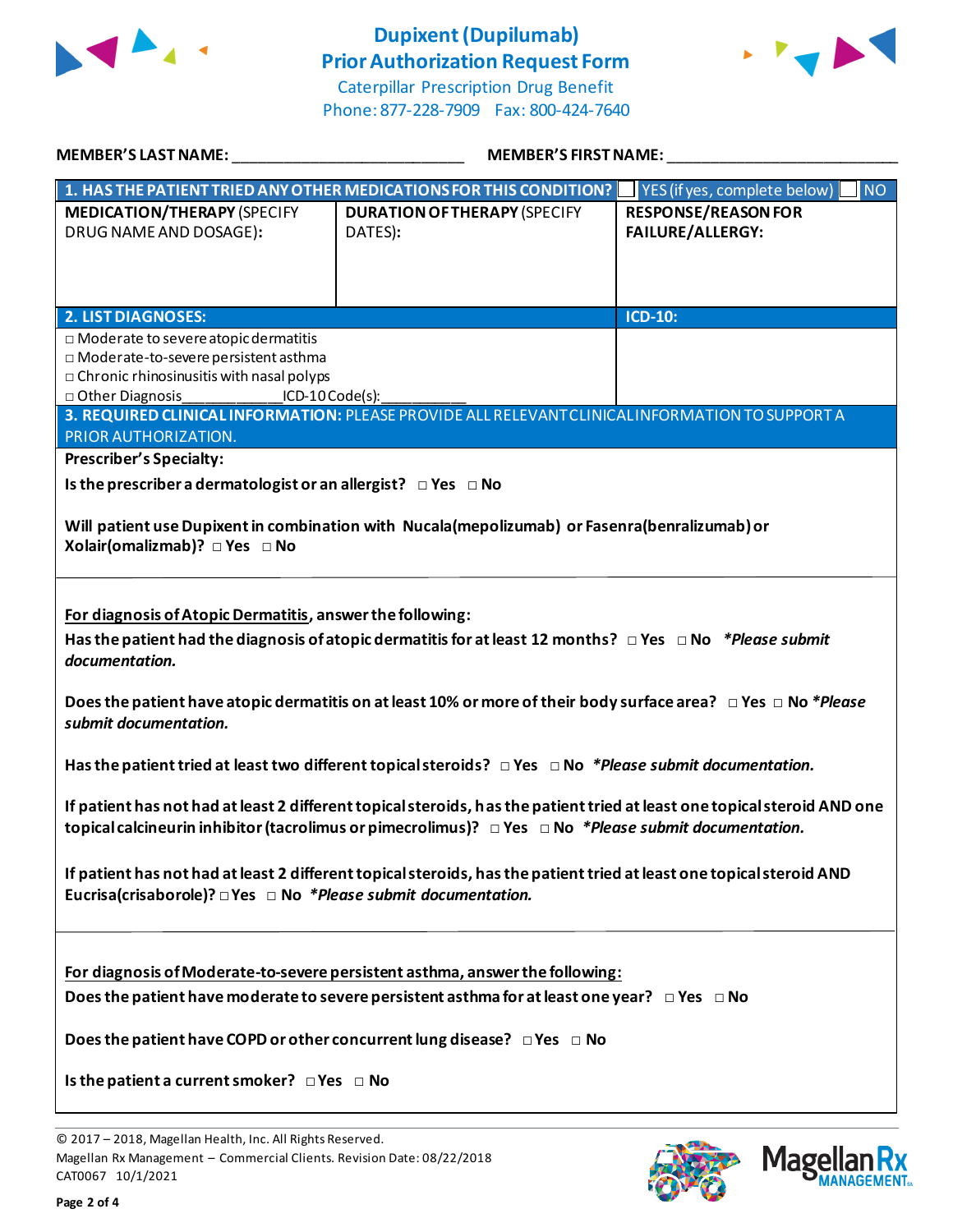

### **Dupixent(Dupilumab) Prior Authorization Request Form** Caterpillar Prescription Drug Benefit

Phone: 877-228-7909 Fax: 800-424-7640



**MEMBER'S LAST NAME:** \_\_\_\_\_\_\_\_\_\_\_\_\_\_\_\_\_\_\_\_\_\_\_\_\_\_\_ **MEMBER'S FIRST NAME:** \_\_\_\_\_\_\_\_\_\_\_\_\_\_\_\_\_\_\_\_\_\_\_\_\_\_\_ **Has the patient quit smoking in the last 6 months? □ Yes □ No Is the patient a former smoker with a smoking history of more than 10 pack years? □ Yes □ No Has the patient ever had one of the following: a.) Blood eosinophil count = 150mcL or greater ? □ Yes □ No** *\*Please submit documentation* **b.) Sputum eosinophil count = 3% or greater ? □ Yes □ No** *\*Please submit documentation* **Has the patient been on stable medium-to-high dose of an inhaled glucocorticoid (i.e. fluticasone 250 mcg or greater) for at least ONE month? □ Yes □ No** *Please submit chart notes* **Has the patient been on stable daily dose of inhaled long-acting beta agonist (i.e salmeterol 50 mcg or greater twice daily) for at least ONE month? □ Yes □ No** *Please submit chart notes* **Has the patient received at least ONE systemic (oral or parenteral) steroid burst for worsening asthma, in the past 2 years? □ Yes □ No Has the patient been hospitalized or visited an emergency care center at least once for worsening asthma, in the past 2 years? □ Yes □ No Has the patient received systemic (oral or injectable) glucocorticoids in the past 2 months? □ Yes □ No Has the patient received more than 3 courses of systemic (oral or injectable) glucocorticoids in the past 6 months? □ Yes □ No Is the patient currently on a beta-blocker? □ Yes □ No Has the patient been receiving regular MAINTENANCE systemic corticosteroids in the past 6 months? □ Yes □ No Has the patient been receiving oral prednisone or prednisolone at a dose of 5-35 mg per day, or equipotent steroid equivalent for the past 4 weeks? □ Yes □ No** *Please submit chart notes* **Has the patient been using high dose inhaled fluticasone at a stable dose >500 mcg per day, or equipotent steroid equivalent for the past 4 months? □ Yes □ No** *Please submit chart notes* **Has the patient been using one of the following long-acting beta2 agonist AND/OR leukotriene-receptor antagonist for the past 3 months? □ Yes □ No For diagnosis of chronic rhinosinusitis with nasal polyps, answer the following: Does patient have at least a 2 month use of a nasal steroid? □ Yes □ No** *Please submit documentation.* **Has patient had nasal surgery in the last 6 months? □ Yes □ No**